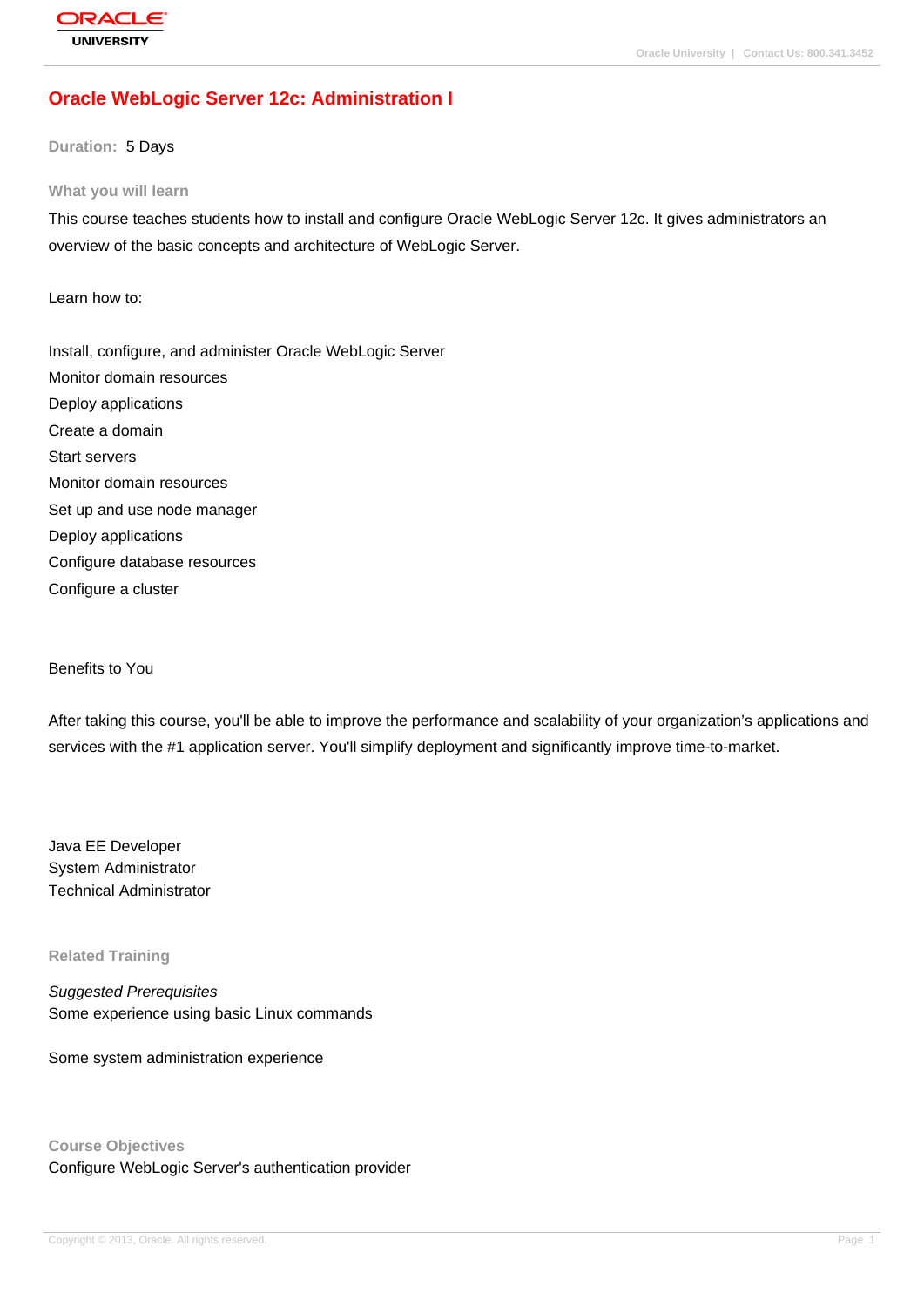Deploy applications to WebLogic Server

Backup and restore a WebLogic Server domain

Create a WebLogic Server domain

Configure and monitor WebLogic Server

Configure WebLogic Server database resources

Create and configure a WebLogic Server cluster

Install WebLogic Server 12c

**Course Topics**

#### **WebLogic Server Overview**

Defining WebLogic Server Terms Listing WebLogic Server Tools Describing Basic WebLogic Server Architecture

### **Installing and Patching WebLogic Server**

Determining Supported Configurations Installing WebLogic Server 12c Applying a Patch to WebLogic Server

#### **Creating Domains**

Describing a Domain Configuration Creating a Domain with the Configuration Wizard Configuring Domain Resources While Creating a Domain Moving a Domain to Another Computer

#### **Starting Servers**

Starting and Stopping Server with Standard Scripts Dealing with Startup Problems Customizing Standard Start Scripts

### **The Administration Console**

Accessing the Administration Console Creating and Configuring Servers by using the Admin Console

#### **Configuring JDBC**

Configuring JDBC Generic Data Sources Configuring GridLink Data Sources Performing Basic Data Source Connection Pool Tuning

#### **Monitoring a Domain**

Configuring and Accessing Server Logs Enabling Debugging Output Monitoring Server Health and Performance